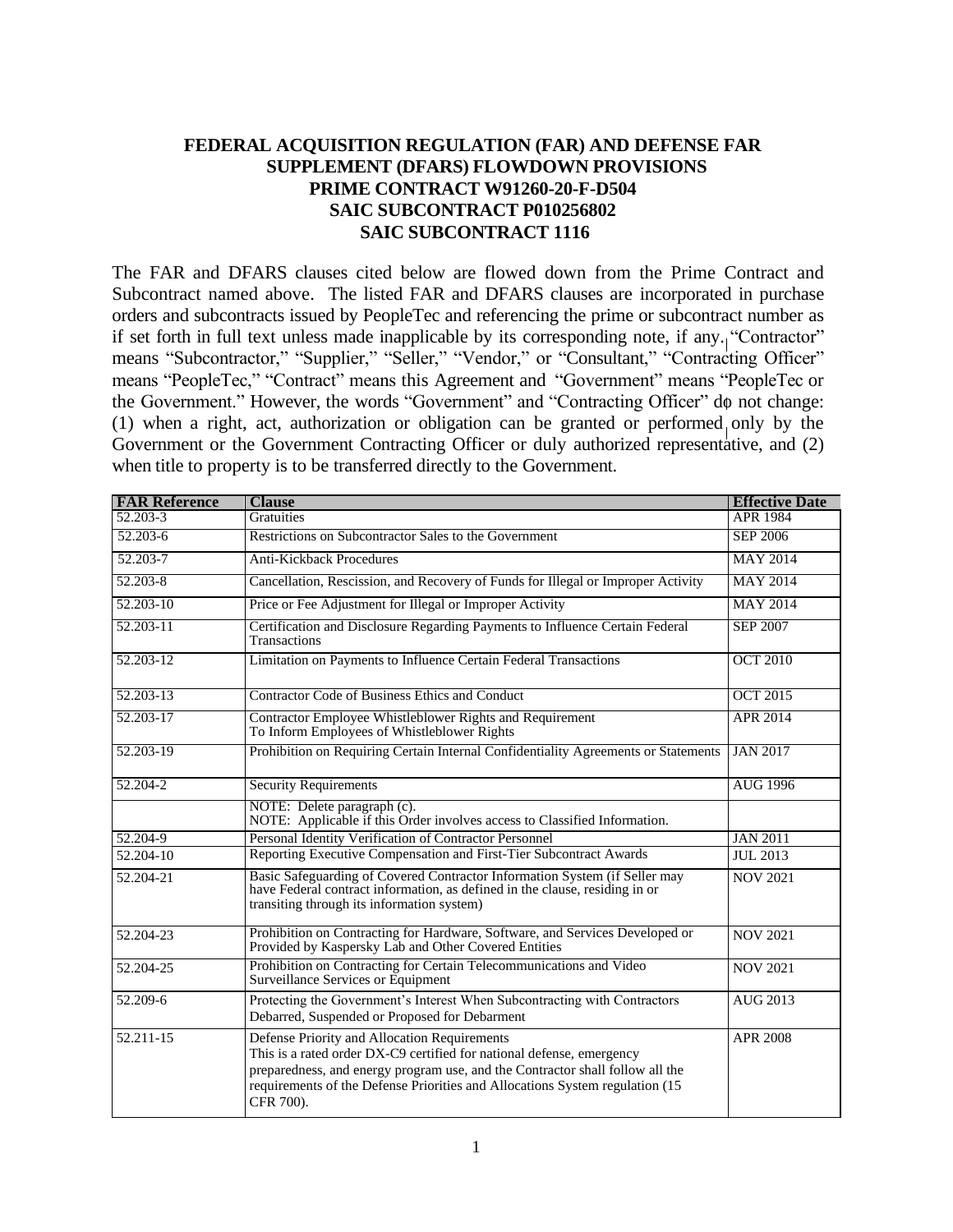| 52.219-8               | <b>Utilization of Small Business Concerns</b>                                                                                                                                       | <b>NOV 2016</b>      |
|------------------------|-------------------------------------------------------------------------------------------------------------------------------------------------------------------------------------|----------------------|
| 52.222-3               | Convict Labor                                                                                                                                                                       | <b>JUN 2003</b>      |
| 52.222-21              | Prohibition of Segregated Facilities                                                                                                                                                | <b>FEB 1999</b>      |
| 52.222-26              | <b>Equal Opportunity</b>                                                                                                                                                            | <b>SEP 2016</b>      |
| 52.222-20              | Contracts for Materials, Supplies, Articles, and Equipment Exceeding \$15,000 (if<br>Subcontract is for manufacture or furnishing of materials, supplies, articles or<br>equipment) | <b>JUN 2020</b>      |
| 52.222-35              | <b>Equal Opportunity for Veterans</b>                                                                                                                                               | <b>OCT 2015</b>      |
| 52.222-36              | Equal Opportunity for Workers with Disabilities                                                                                                                                     | <b>OCT 2015</b>      |
| 52.222-37<br>52.222-40 | Employment Reports on Veterans<br>Notification of Employee Rights Under the National Labor Relations Act                                                                            | FEB 2016<br>DEC 2010 |
|                        |                                                                                                                                                                                     |                      |
| 562.222-50             | <b>Combatting Trafficking in Persons</b>                                                                                                                                            | FEB 2021             |
| 52.222-54              | <b>Employment Eligibility Verification</b>                                                                                                                                          | <b>OCT 2015</b>      |
| 52.223-6               | Drug-Free Workplace                                                                                                                                                                 | <b>MAY 2001</b>      |
| 52.223-18              | Encouraging Contractor Policies to Ban Text Messaging While Driving                                                                                                                 | <b>AUG 2011</b>      |
| 52.225-13              | <b>Restrictions on Certain Foreign Purchases</b>                                                                                                                                    | <b>JUN 2008</b>      |
| 52.246-4               | <b>Inspection of Services - Fixed-Price</b>                                                                                                                                         | <b>AUG 1996</b>      |
| 52.247-64              | Preference for Privately Owned U.S. Flag Commercial Vessels                                                                                                                         | <b>NOV 2021</b>      |
| 252.203-7001           | Prohibition on Persons Convicted of Fraud or Other Defense Contract-Related<br>Felonies                                                                                             | <b>DEC 2008</b>      |
| 252.203-7002           | Requirement to Inform Employees of Whistleblower Rights                                                                                                                             | <b>SEP 2013</b>      |
| 252.204-7000           | Disclosure of Information                                                                                                                                                           | <b>OCT 2016</b>      |
| 252.204-7004           | Antiterrorism Awareness Training for Contractors (if Subcontract performance requires routine physical access to Federally-controlled facility or military<br>installation)         | FEB 2019             |
| 252.204-7015           | Notice of Authorized Disclosure of Information for Litigation Support                                                                                                               | <b>MAY 2016</b>      |
| 252.204-7018           | Prohibition on the Acquisition of Covered Defense Telecommunications Equipment<br>or Services                                                                                       | <b>DEC 2019</b>      |
| 252.209-7004           | Subcontracting with Firms That Are Owned or Controlled by the Government of a<br><b>Terrorist Country</b>                                                                           | <b>MAY 2019</b>      |
| 252,223-7008           | Prohibition of Hexavalent Chromium                                                                                                                                                  | <b>JUN 2013</b>      |
| 252.222-7006           | Restrictions on the Use of Mandatory Arbitration Agreements                                                                                                                         | <b>DEC 2010</b>      |
| 252.225-7012           | Preference for Certain Domestic Commodities                                                                                                                                         | <b>DEC 2017</b>      |
| 252.225-7048           | <b>Export-Controlled Items</b>                                                                                                                                                      | <b>JUN 2013</b>      |
| 252.247-7023           | <b>Transportation of Supplies by Sea</b>                                                                                                                                            | APR 2014             |
| 252.247-7024           | Notification Of Transportation of Supplies by Sea                                                                                                                                   | <b>MAR 2000</b>      |

#### 52.204-21 BASIC SAFEGUARDING OF COVERED CONTRACTOR INFORMATION SYSTEMS (JUN 2016) (a) Definitions. As used in this clause--

Covered contractor information system means an information system that is owned or operated by a contractor that processes, stores, or transmits Federal contract information.

Federal contract information means information, not intended for public release, that is provided by or generated for the Government under a contract to develop or deliver a product or service to the Government, but not including information provided by the Government to the public (such as on public Web sites) or simple transactional information, such as necessary to process payments.

Information means any communication or representation of knowledge such as facts, data, or opinions, in any medium or form, including textual, numerical, graphic, cartographic, narrative, or audiovisual (Committee on National Security Systems Instruction (CNSSI) 4009).

Information system means a discrete set of information resources organized for the collection, processing, maintenance, use, sharing, dissemination, or disposition of information (44 U.S.C. 3502).

Safeguarding means measures or controls that are prescribed to protect information systems.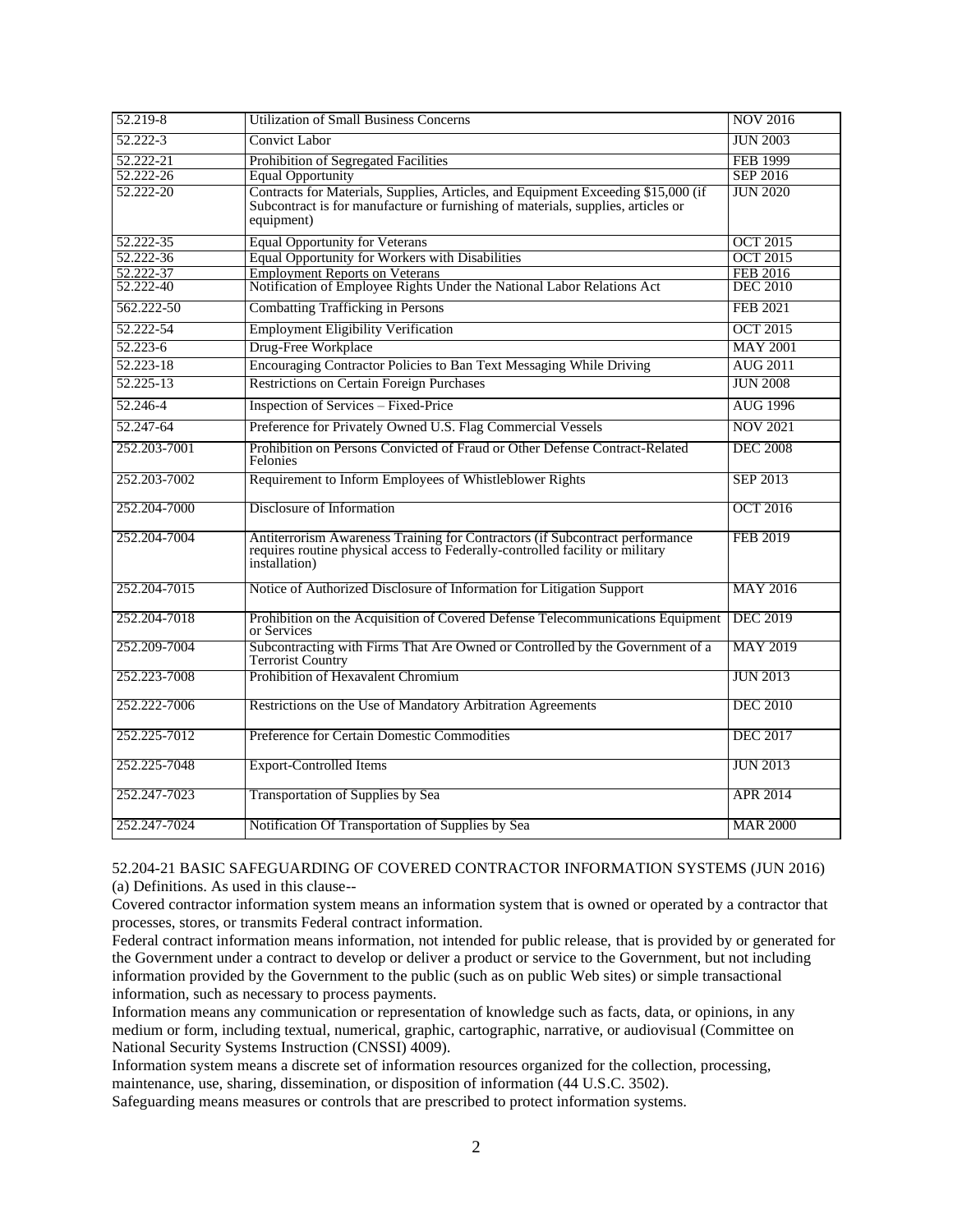(b) Safeguarding requirements and procedures.

(1) The Contractor shall apply the following basic safeguarding requirements and procedures to protect covered contractor information systems. Requirements and procedures for basic safeguarding of covered contractor information systems shall include, at a minimum, the following security controls:

(i) Limit information system access to authorized users, processes acting on behalf of authorized users, or devices (including other information systems).

(ii) Limit information system access to the types of transactions and functions that authorized users are permitted to execute.

(iii) Verify and control/limit connections to and use of external information systems.

(iv) Control information posted or processed on publicly accessible information systems.

(v) Identify information system users, processes acting on behalf of users, or devices.

(vi) Authenticate (or verify) the identities of those users, processes, or devices, as a prerequisite to allowing access to organizational information systems.

(vii) Sanitize or destroy information system media containing Federal Contract Information before disposal or release for reuse.

(viii) Limit physical access to organizational information systems, equipment, and the respective operating environments to authorized individuals.

(ix) Escort visitors and monitor visitor activity; maintain audit logs of physical access; and control and manage physical access devices.

(x) Monitor, control, and protect organizational communications (*i.e*., information transmitted or received by organizational information systems) at the external boundaries and key internal boundaries of the information systems.

(xi) Implement subnetworks for publicly accessible system components that are physically or logically separated from internal networks.

(xii) Identify, report, and correct information and information system flaws in a timely manner.

(xiii) Provide protection from malicious code at appropriate locations within

organizational information systems.

(xiv) Update malicious code protection mechanisms when new releases are available.

(xv) Perform periodic scans of the information system and real-time scans of files from external sources as files are downloaded, opened, or executed.

(2) *Other requirements.* This clause does not relieve the Contractor of any other

specific safeguarding requirements specified by Federal agencies and departments relating to covered contractor information systems generally or other Federal safeguarding requirements for controlled unclassified information (CUI) as established by Executive Order 13556.

(c) *Subcontracts.* The Contractor shall include the substance of this clause, including this paragraph (c), in subcontracts under this contract (including subcontracts for the acquisition of commercial products or commercial services, other than commercially available off-the-shelf items), in which the subcontractor may have Federal contract information residing in or transiting through its information

system.

(End of clause)

## 252.204-7009 LIMITATIONS ON THE USE OR DISCLOSURE OF THIRD-PARTY CONTRACTOR REPORTED CYBER INCIDENT INFORMATION

(a) Definitions. As used in this clause—

"Compromise" means disclosure of information to unauthorized persons, or a violation of the security policy of a system, in which unauthorized intentional or unintentional disclosure, modification, destruction, or loss of an object, or the copying of information to unauthorized media may have occurred.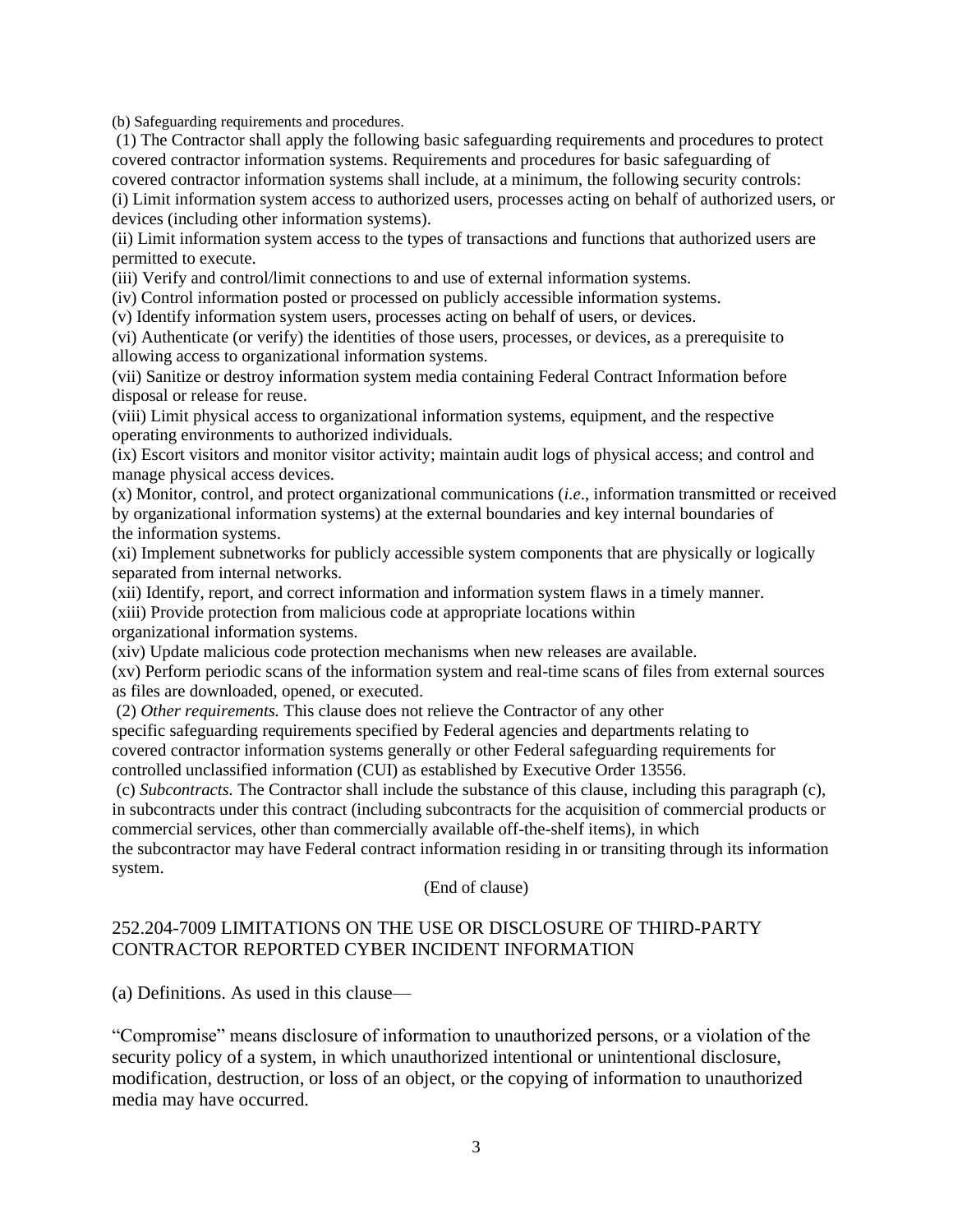"Controlled technical information" means technical information with military or space application that is subject to controls on the access, use, reproduction, modification, performance, display, release, disclosure, or dissemination. Controlled technical information would meet the criteria, if disseminated, for distribution statements B through F using the criteria set forth in DoD Instruction 5230.24, Distribution Statements on Technical Documents. The term does not include information that is lawfully publicly available without restrictions.

"Covered defense information" means unclassified controlled technical information or other information (as described in the Controlled Unclassified Information (CUI) Registry at http://www.archives.gov/cui/registry/category-list.html) that requires safeguarding or dissemination controls pursuant to and consistent with law, regulations, and Governmentwide policies, and is—

(1) Marked or otherwise identified in the contract, task order, or delivery order and provided to the contractor by or on behalf of DoD in support of the performance of the contract; or

(2) Collected, developed, received, transmitted, used, or stored by or on behalf of the contractor in support of the performance of the contract.

"Cyber incident" means actions taken through the use of computer networks that result in a compromise or an actual or potentially adverse effect on an information system and/or the information residing therein.

"Information system" means a discrete set of information resources organized for the collection, processing, maintenance, use, sharing, dissemination, or disposition of information.

"Media" means physical devices or writing surfaces including, but is not limited to, magnetic tapes, optical disks, magnetic disks, large-scale integration memory chips, and printouts onto which covered defense information is recorded, stored, or printed within a covered contractor information system.

"Technical information" means technical data or computer software, as those terms are defined in the clause at DFARS 252.227-7013, Rights in Technical Data-Noncommercial Items, regardless of whether or not the clause is incorporated in this solicitation or contract. Examples of technical information include research and engineering data, engineering drawings, and associated lists, specifications, standards, process sheets, manuals, technical reports, technical orders, catalog-item identifications, data sets, studies and analyses and related information, and computer software executable code and source code.

(b) Restrictions. The Contractor agrees that the following conditions apply to any information it receives or creates in the performance of this contract that is information obtained from a thirdparty's reporting of a cyber incident pursuant to DFARS clause 252.204-7012, Safeguarding Covered Defense Information and Cyber Incident Reporting (or derived from such information obtained under that clause):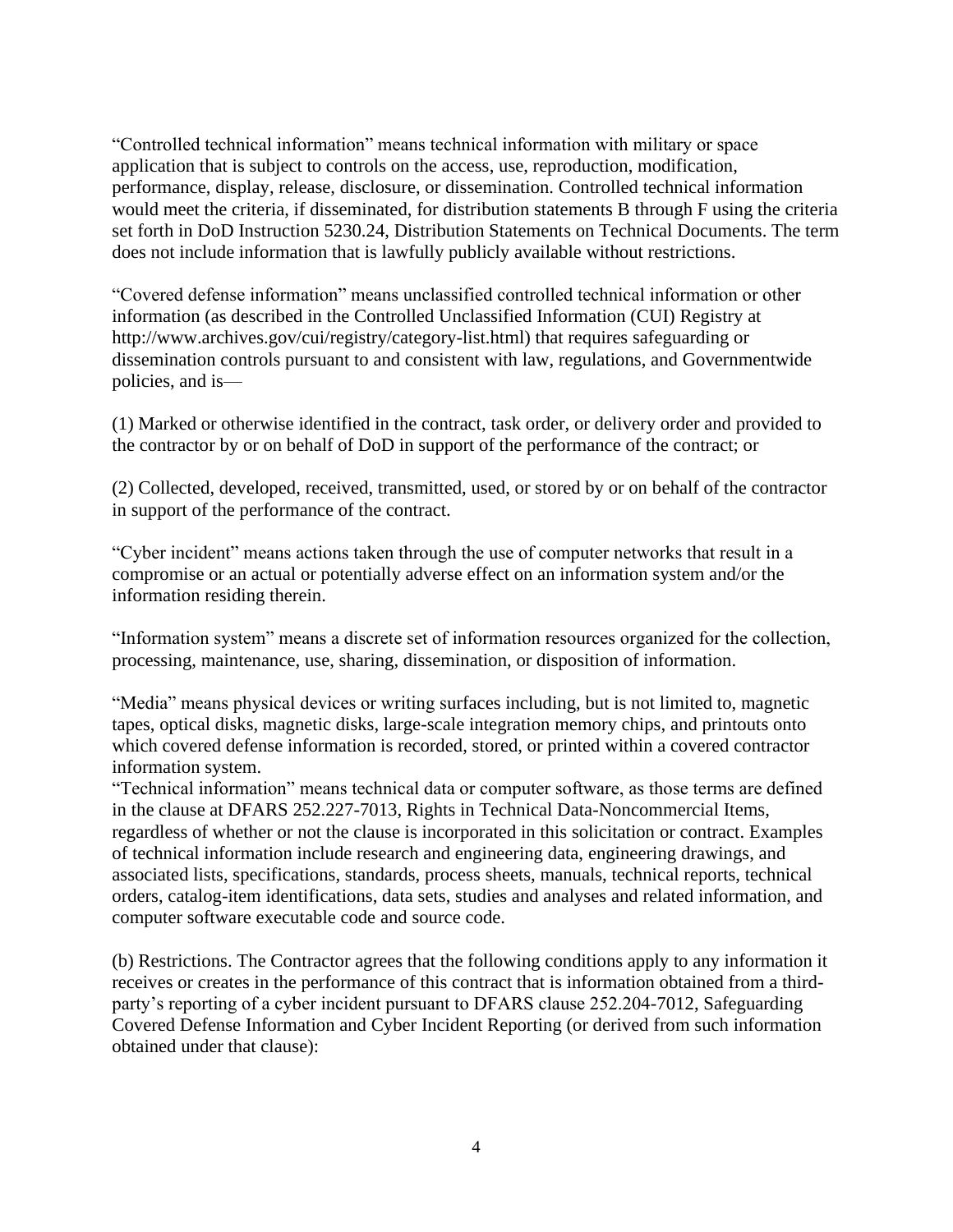(1) The Contractor shall access and use the information only for the purpose of furnishing advice or technical assistance directly to the Government in support of the Government's activities related to clause 252.204-7012 and shall not be used for any other purpose.

(2) The Contractor shall protect the information against unauthorized release or disclosure.

(3) The Contractor shall ensure that its employees are subject to use and non-disclosure obligations consistent with this clause prior to the employees being provided access to or use of the information.

(4) The third-party contractor that reported the cyber incident is a third-party beneficiary of the non-disclosure agreement between the Government and Contractor, as required by paragraph (b)(3) of this clause.

(5) A breach of these obligations or restrictions may subject the Contractor to—

(i) Criminal, civil, administrative, and contractual actions in law and equity for penalties, damages, and other appropriate remedies by the United States; and

(ii) Civil actions for damages and other appropriate remedies by the third party that reported the cyber incident, as a third party beneficiary of this clause.

(c) Subcontracts. The Contractor shall include this clause, including this paragraph (c), in subcontracts, or similar contractual instruments, for services that include support for the Government's activities related to safeguarding covered defense information and cyber incident reporting, including subcontracts for commercial items, without alteration, except to identify the parties.

# (End of clause)

## 252.204-7012 SAFEGUARDING COVERED DEFENSE INFORMATION AND CYBER INCIDENT REPORTING (OCT 2016)

(a) Definitions. As used in this clause--

Adequate security means protective measures that are commensurate with the consequences and probability of loss, misuse, or unauthorized access to, or modification of information.

Compromise means disclosure of information to unauthorized persons, or a violation of the security policy of a system, in which unauthorized intentional or unintentional disclosure, modification, destruction, or loss of an object, or the copying of information to unauthorized media may have occurred.

Contractor attributional/proprietary information means information that identifies the contractor(s), whether directly or indirectly, by the grouping of information that can be traced back to the contractor(s) (e.g., program description, facility locations), personally identifiable information, as well as trade secrets, commercial or financial information, or other commercially sensitive information that is not customarily shared outside of the company.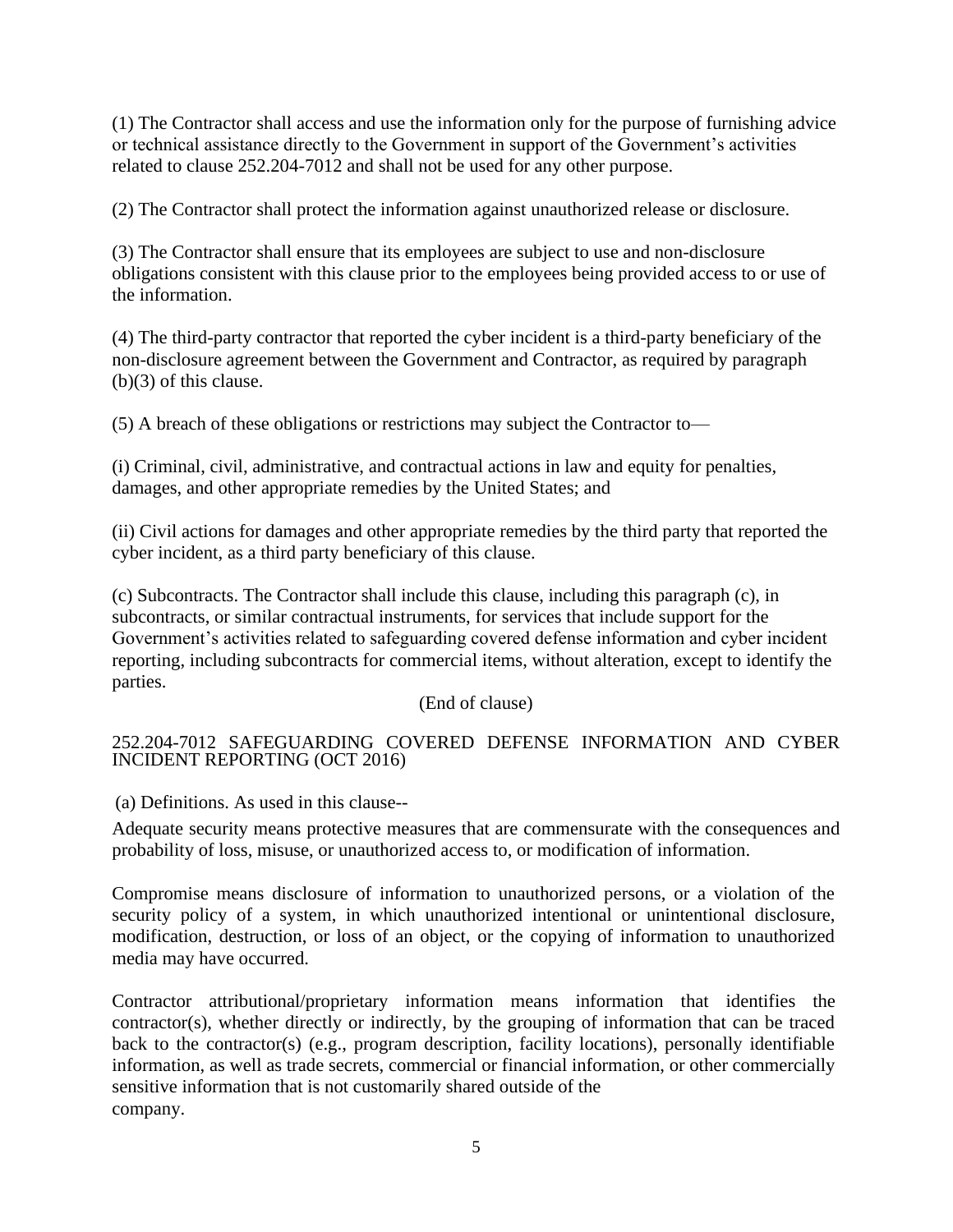Controlled technical information means technical information with military or space application that is subject to controls on the access, use, reproduction, modification, performance, display, release, disclosure, or dissemination. Controlled technical information would meet the criteria, if disseminated, for distribution statements B through F using the criteria set forth in DoD Instruction 5230.24, Distribution Statements on Technical Documents. The term does not include information that is lawfully publicly available without restrictions.

Covered contractor information system means an unclassified information system that is owned, or operated by or for, a contractor and that processes, stores, or transmits covered defense information.

Covered defense information means unclassified controlled technical information or other information, as described in the Controlled Unclassified Information (CUI) Registry at [http://www.archives.gov/cui/registry/category-](http://www.archives.gov/cui/registry/category-list.html) [list.html,](http://www.archives.gov/cui/registry/category-list.html) that requires safeguarding or dissemination controls pursuant to and consistent with law, regulations, and Governmentwide policies, and is--

(1) Marked or otherwise identified in the contract, task order, or delivery order and provided to the contractor by or on behalf of DoD in support of the performance of the contract; or

(2) Collected, developed, received, transmitted, used, or stored by or on behalf of the contractor in support of the performance of the contract.

Cyber incident means actions taken through the use of computer networks that result in a compromise or an actual or potentially adverse effect on an information system and/or the information residing therein.

Forensic analysis means the practice of gathering, retaining, and analyzing computer-related data for investigative purposes in a manner that maintains the integrity of the data.

Information system means a discrete set of information resources organized for the collection, processing, maintenance, use, sharing, dissemination, or disposition of information.

Malicious software means computer software or firmware intended to perform an unauthorized process that will have adverse impact on the confidentiality, integrity, or availability of an information system. This definition includes a virus, worm, Trojan horse, or other code-based entity that infects a host, as well as spyware and some forms of adware.

Media means physical devices or writing surfaces including, but is not limited to, magnetic tapes, optical disks, magnetic disks, large-scale integration memory chips, and printouts onto which covered defense information is recorded, stored, or printed within a covered contractor information system.

Operationally critical support means supplies or services designated by the Government as critical for airlift, sealift, intermodal transportation services, or logistical support that is essential to the mobilization, deployment, or sustainment of the Armed Forces in a contingency operation.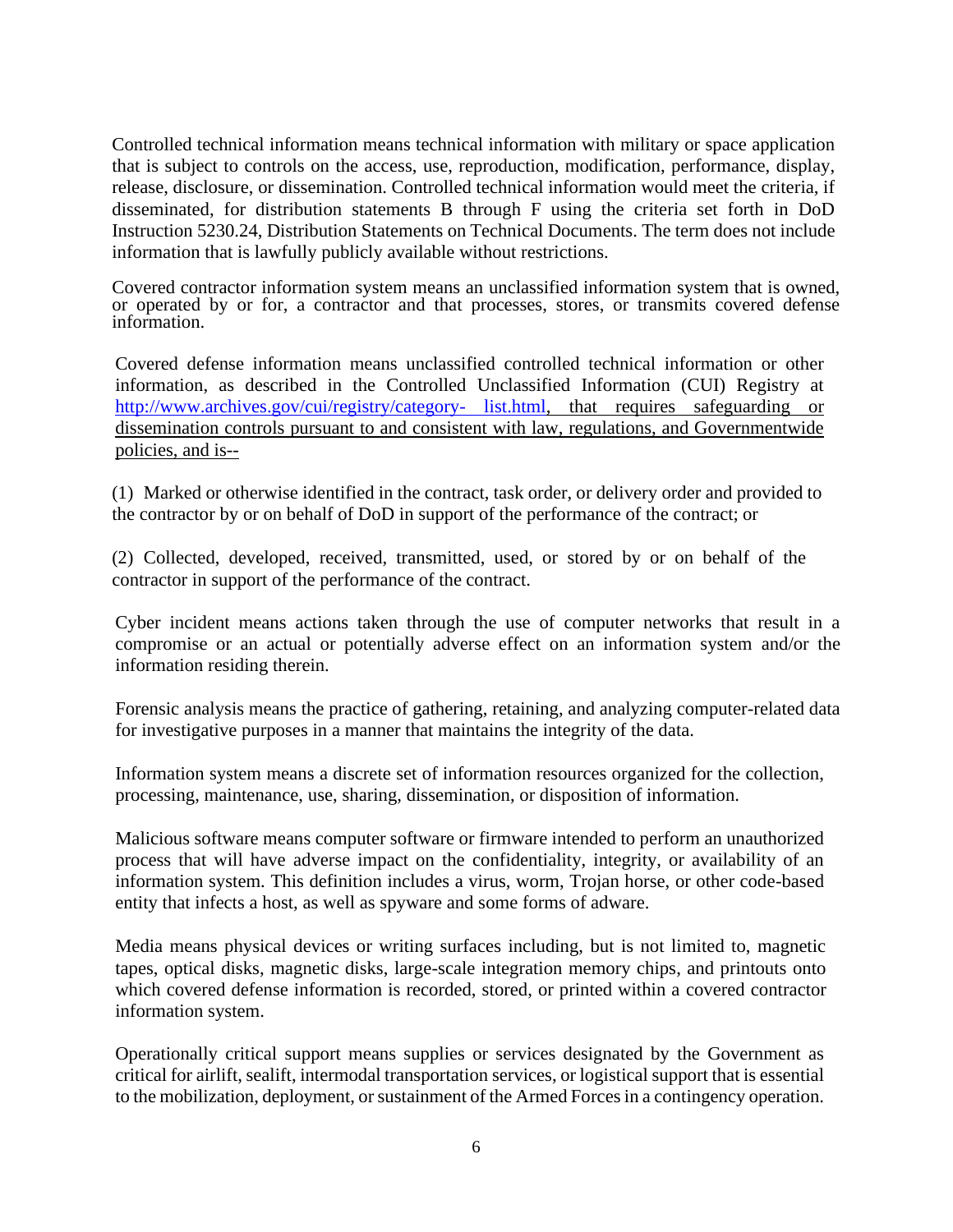Rapidly report means within 72 hours of discovery of any cyber incident.

Technical information means technical data or computer software, as those terms are defined in the clause at DFARS 252.227-7013, Rights in Technical Data--Noncommercial Items, regardless of whether or not the clause is incorporated in this solicitation or contract. Examples of technical information include research and engineering data, engineering drawings, and associated lists, specifications, standards, process sheets, manuals, technical reports, technical orders, catalogitem identifications, data sets, studies and analyses and related information, and computer software executable code and source code.

(b) Adequate security. The Contractor shall provide adequate security on all covered contractor information systems. To provide adequate security, the Contractor shall implement, at a minimum, the following information security protections:

(1) For covered contractor information systems that are part of an information technology (IT) service or system operated on behalf of the Government, the following security requirements apply:

(i) Cloud computing services shall be subject to the security requirements in the clause 252.239- 7010, Cloud Computing Services, of this contract.

(ii) (ii) Any other such IT service or system (i.e., other than cloud computing) shall be subject to the sec requirements specified elsewhere in this contract.

- (3)For covered contractor information systems that are not part of an IT service or system operated on behalf of the Government and therefore are not subject to the security requirement specified at paragraph (b)(1) of this clause, the following security requirements apply:
	- Except as provided in paragraph  $(b)(2)(ii)$  of this clause, the covered contractor information system shall be subject to the security requirements in National Institute of Standards and Technology (NIST)

Special Publication (SP) 800-171, ``Protecting Controlled Unclassified Information in Nonfederal Information Systems and Organizations'' (available via the internet at [http://dx.doi.org/10.6028/NIST.SP.800-171\)](http://dx.doi.org/10.6028/NIST.SP.800-171) in effect at the time the solicitation is issued or as authorized by the Contracting Officer.

(ii)(A) The Contractor shall implement NIST SP 800-171, as soon aspractical, but not later than December 31, 2017. For all contracts awarded prior to October 1, 2017, the Contractor shall notify the DoD Chief Information Officer (CIO), via email at [osd.dibcsia@mail.mil,](mailto:osd.dibcsia@mail.mil) within 30 days of contract award, of any security requirements specified by NIST SP 800-171 not implemented at the time of contract award.

(c)The Contractor shall submit requests to vary from NIST SP 800-171 in writing to the Contracting Officer, for consideration by the DoD CIO. The Contractor need not implement any security requirement adjudicated by an authorized representative of the DoD CIO to be nonapplicable or to have an alternative, but equally effective, security measure that may be implemented in its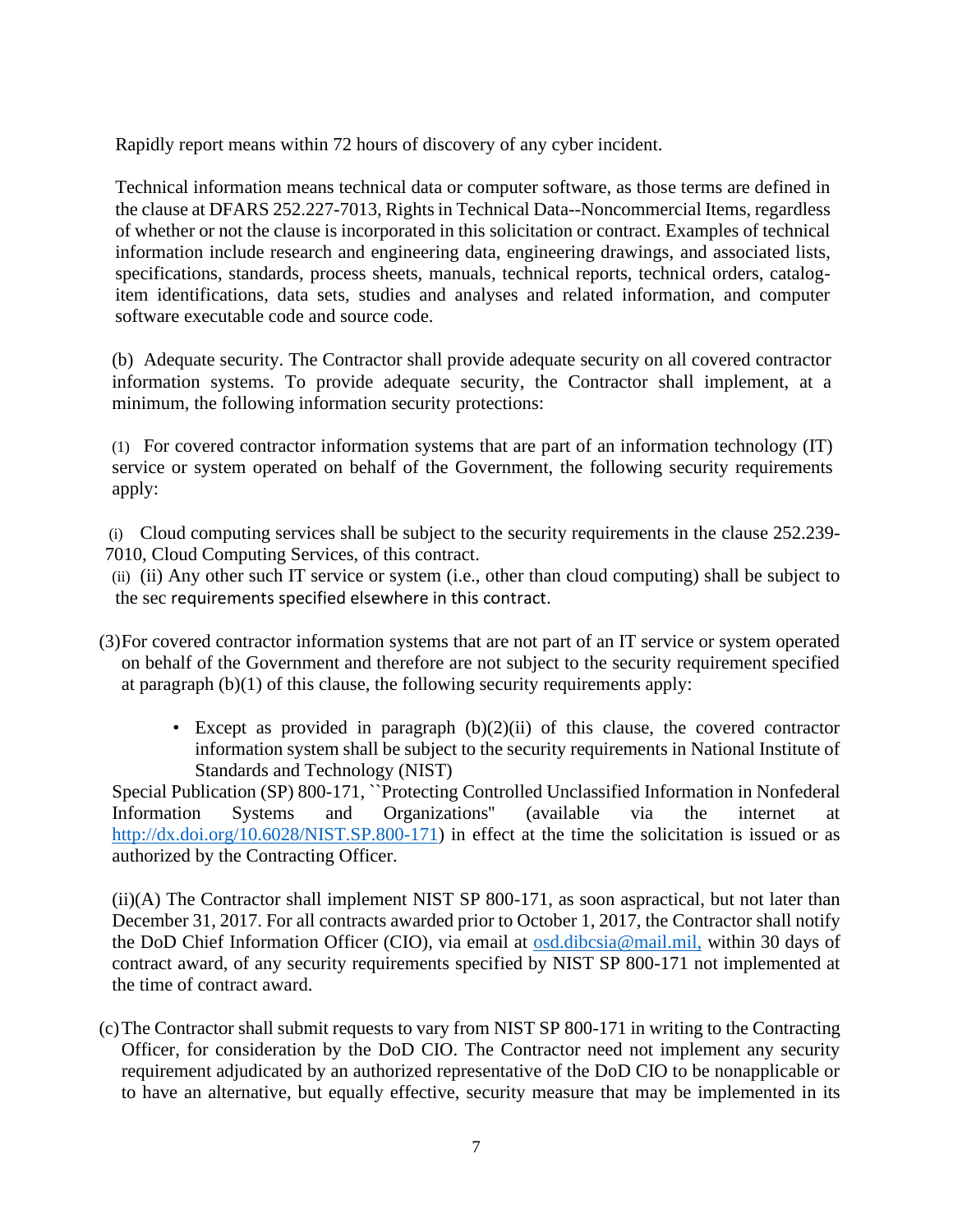place.

- (d)If the DoD CIO has previously adjudicated the contractor's requests indicating that a requirement is not applicable or that an alternative security measure is equally effective, a copy of that approval shall be provided to the Contracting Officer when requesting its recognition under this contract.
- (e)If the Contractor intends to use an external cloud service provider to store, process, or transmit any covered defense information in performance of this contract, the Contractor shall require and ensure that the cloud service provider meets security requirements equivalent to those established by the Government for the Federal Risk and Authorization Management Program (FedRAMP) Moderate baseline [\(https://www.fedramp.gov/resources/documents/\)](https://www.fedramp.gov/resources/documents/) and that the cloud service provider complies with requirements in paragraphs (c) through (g) of this clause for cyber incident reporting, malicious software, media preservation and protection, access to additional information and equipment necessary for forensic analysis, and cyber incident damage assessment.

(3) Apply other information systems security measures when the Contractor reasonably determines that information systems security measures, in addition to those identified in paragraphs (b)(1) and (2)

of this clause, may be required to provide adequate security in a dynamic environment or to accommodate special circumstances (e.g., medical devices) and any individual, isolated, or temporary deficiencies based on an assessed risk or vulnerability. These measures may be addressed in a system security plan.

(c)Cyber incident reporting requirement.

- (1)When the Contractor discovers a cyber incident that affects a covered contractor information system or the covered defense information residing therein, or that affects the contractor's ability to perform the requirements of the contract that are designated as operationally critical support and identified in the contract, the Contractor shall--
- (i)Conduct a review for evidence of compromise of covered defense information, including, but not limited to, identifying compromised computers, servers, specific data, and user accounts. This review shall also include analyzing covered contractor information system(s) that were part of the cyber incident, as well as other information systems on the Contractor's network(s), that may have been accessed as a result of the incident in order to identify compromised covered defense information, or that affect the Contractor's ability to provide operationally critical support; and

(ii) Rapidly report cyber incidents to DoD at [http://dibnet.dod.mil.](http://dibnet.dod.mil/)

(2) Cyber incident report. The cyber incident report shall be treated as information created by or for DoD and shall include, at a minimum, the required elements at [http://dibnet.dod.mil.](http://dibnet.dod.mil/)

(3) Medium assurance certificate requirement. In order to report cyber incidents in accordance with this clause, the Contractor or subcontractor shall have or acquire a DoD-approved medium assurance certificate to report cyber incidents. For information on obtaining a DoD-approved medium assurance certificate, see [http://iase.disa.mil/pki/eca/Pages/index.aspx.](http://iase.disa.mil/pki/eca/Pages/index.aspx)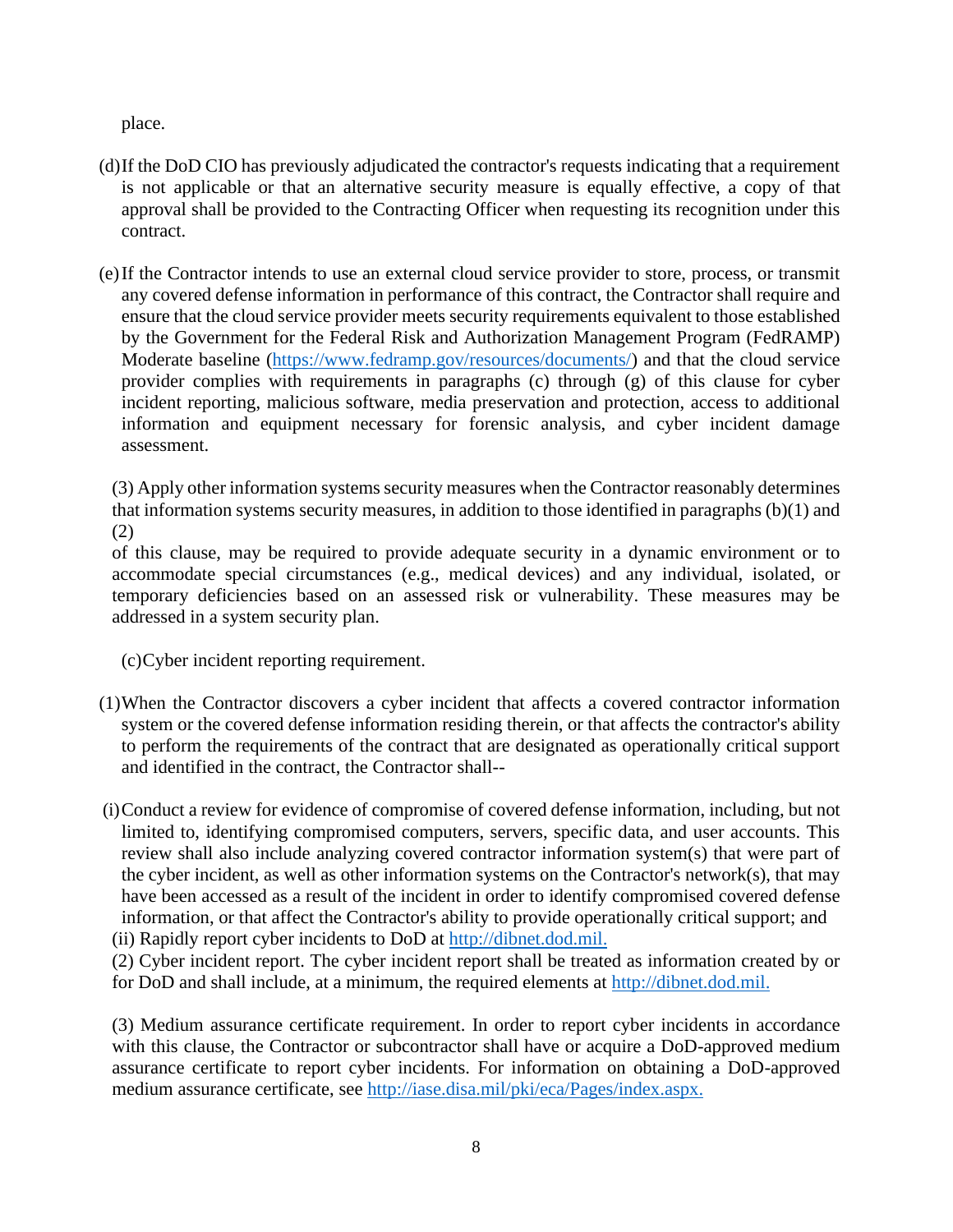(1)Malicious software. When the Contractor or subcontractors discover and isolate malicious software in connection with a reported cyber incident, submit the malicious software to DoD Cyber Crime Center

(DC3) in accordance with instructions provided by DC3 or the Contracting Officer. Do not send the malicious software to the Contracting Officer.

- (2)Media preservation and protection. When a Contractor discovers a cyber incident has occurred, the Contractor shall preserve and protect images of all known affected information systems identified in paragraph (c)(1)(i) of this clause and all relevant monitoring/packet capture data for at least 90 days from the submission of the cyber incident report to allow DoD to request the media or decline interest.
- (3)Access to additional information or equipment necessary for forensic analysis. Upon request by DoD, the Contractor shall provide DoD with access to additional information or equipment that is necessary to conduct a forensic analysis.
- (4)Cyber incident damage assessment activities. If DoD elects to conduct a damage assessment, the Contracting Officer will request that the Contractor provide all of the damage assessment information gathered in accordance with paragraph (e) of this clause.
- (5)DoD safeguarding and use of contractor attributional/proprietary information. The Government shall protect against the unauthorized use or release of information obtained from the contractor (or derived from information obtained from the contractor) under this clause that includes contractor attributional/proprietary information, including such information submitted in accordance with paragraph (c). To the maximum extent

practicable, the Contractor shall identify and mark attributional/proprietary information. In making an authorized release of such information, the Government will implement appropriate procedures to minimize the contractor attributional/proprietary information that is included in such authorized release, seeking to include only that information that is necessary for the authorized purpose(s) for which the information is being released.

- (6)Use and release of contractor attributional/proprietary information not created by or for DoD. Information that is obtained from the contractor (or derived from information obtained from the contractor) under this clause that is not created by or for DoD is authorized to be released outside of DoD--
	- To entities with missions that may be affected by such information;
	- To entities that may be called upon to assist in the diagnosis, detection, or mitigation of cyber incidents;
	- To Government entities that conduct counterintelligence or law enforcement investigations;
	- For national security purposes, including cyber situational awareness and defense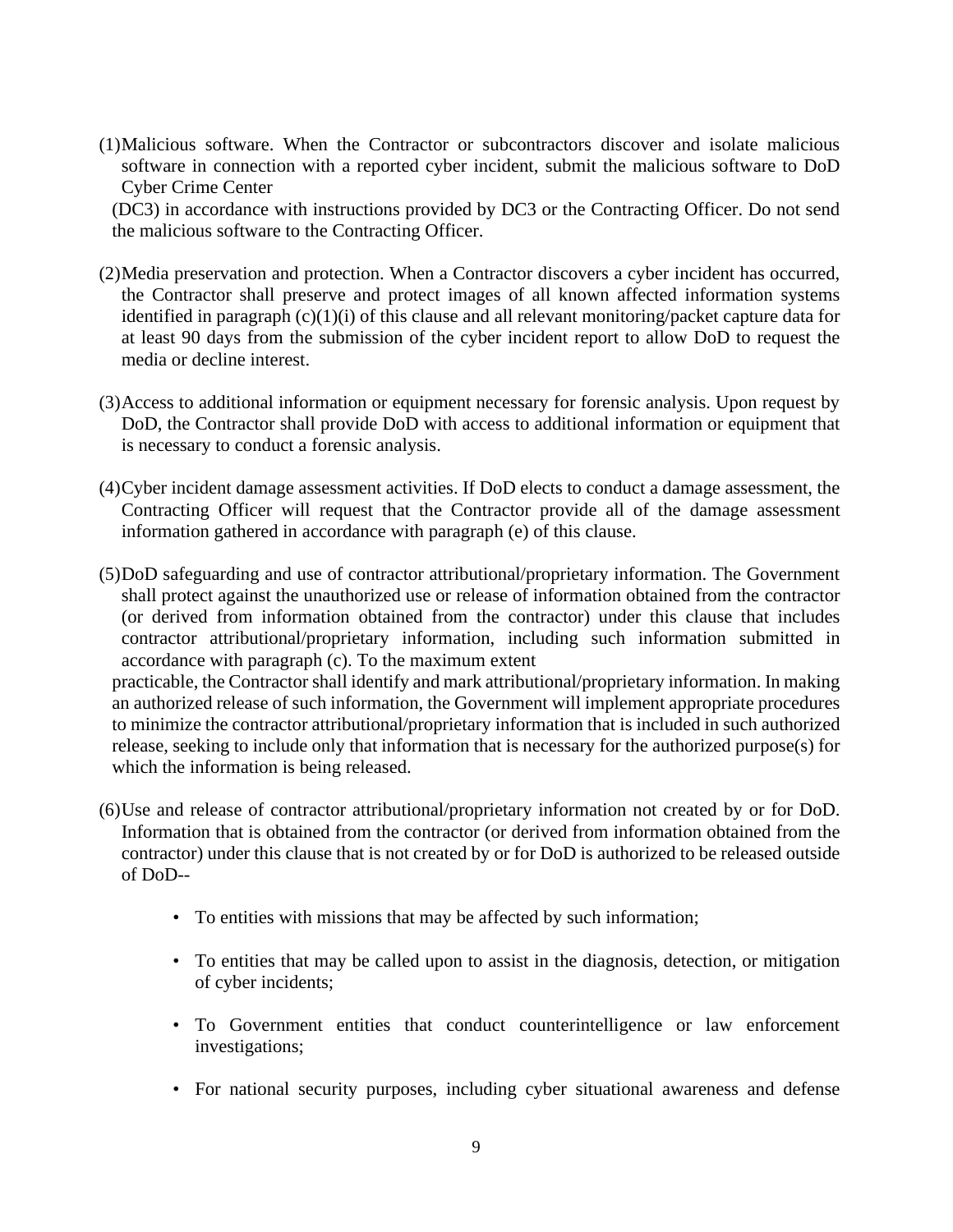purposes (including with Defense Industrial Base (DIB) participants in the program at 32 CFR part 236); or

- To a support services contractor ("recipient") that is directly supporting Government activities under a contract e clause at 252.204-7009, Limitations on the Use or Disclosure of Third-Party Contractor Reported Cyber Incident Information.
- (4)Use and release of contractor attributional/proprietary information created by or for DoD. Information that is obtained from the contractor (or derived from information obtained from the contractor) under this clause that is created by or for DoD (including the information submitted pursuant to paragraph (c) of this clause) is authorized to be used and released outside of DoD for purposes and activities authorized by paragraph (i) of this clause, and for any other lawful Government purpose or activity, subject to all applicable statutory, regulatory, and policy based restrictions on the Government's use and release of such information.
- (5)The Contractor shall conduct activities under this clause in accordance with applicable laws and regulations on the interception, monitoring, access, use, and disclosure of electronic communications and data.
- (6)Other safeguarding or reporting requirements. The safeguarding and cyber incident reporting required by this clause in no way abrogates the Contractor's responsibility for other safeguarding or cyber incident reporting pertaining to its unclassified information systems as required by other applicable

clauses of this contract, or as a result of other applicable U.S. Government statutory or regulatory requirements.

(7)Subcontracts. The Contractor shall--

• Include this clause, including this paragraph  $(m)$ , in subcontracts, or similar contractual instruments, for operationally critical support, or for which subcontract performance will involve covered defense information, including subcontracts for commercial items, without alteration, except to identify the parties. The

Contractor shall determine if the information required for subcontractor performance retains its identity as covered defense information and will require protection under this clause, and, if necessary, consult with the Contracting Officer; and

- Require subcontractors to--
	- Notify the prime Contractor (or next higher-tier subcontractor) when submitting a request to vary from a NIST SP 800-171 security requirement to the Contracting Officer, in accordance with paragraph  $(b)(2)(ii)(B)$  of this clause; and
	- Provide the incident report number, automatically assigned by DoD, to the prime Contractor (or next higher-tier subcontractor) as soon as practicable,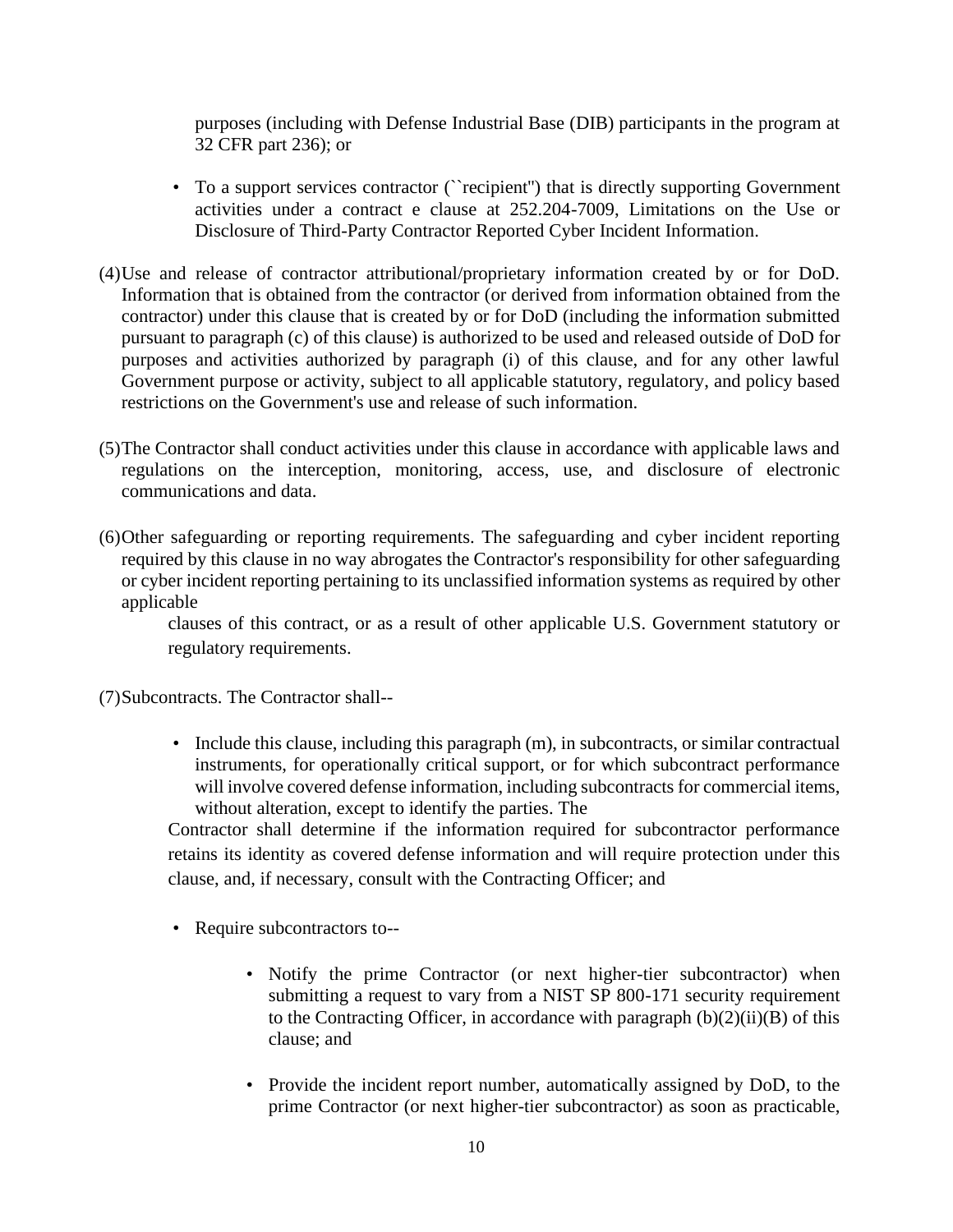when reporting a cyber incident to DoD as required in paragraph (c) of this clause.

# 52.252-6 AUTHORIZED DEVIATIONS IN CLAUSES (APR 1984)

(a) The use in this solicitation or contract of any Federal Acquisition Regulation (48 CFR Chapter 1) clause with an authorized deviation is indicated by the addition of "(DEVIATION)" after the date of the clause.

(b) The use in this solicitation or contract of any Defense Federal Acquisition Regulation Supplement (DFARS) (48 CFR Chapter 1) clause with an authorized deviation is indicated by the addition of "(DEVIATION)" after the name of the regulation.

(End of clause)

252.203-7999 PROHIBITION ON CONTRACTING WITH ENTITIES THAT REQUIRE CERTAIN INTERNAL CONFIDENTIALITY AGREEMENTS (DEVIATION 2015-O0010) (FEB 2015)

(a) The Contractor shall not require employees or subcontractors seeking to report fraud, waste, or abuse to sign or comply with internal confidentiality agreements or statements prohibiting or otherwise restricting such employees or contactors from lawfully reporting such waste, fraud, or abuse to a designated investigative or law enforcement representative of a Federal department or agency authorized to receive such information.

(b) The Contractor shall notify employees that the prohibitions and restrictions of any internal confidentiality agreements covered by this clause are no longer in effect.

(c) The prohibition in paragraph (a) of this clause does not contravene requirements applicable to Standard Form 312, Form 4414, or any other form issued by a Federal department or agency governing the nondisclosure of classified information.

(d)(1) In accordance with section 743 of Division E, Title VIII, of the Consolidated and Further Continuing Resolution Appropriations Act, 2015, (Pub. L. 113-235), use of funds appropriated (or otherwise made available) under that or any other Act may be prohibited, if the Government determines that the Contractor is not in compliance with the provisions of this clause.

(2) The Government may seek any available remedies in the event the Contractor fails to perform in accordance with the terms and conditions of the contract as a result of Government action under this clause.

(End of clause)

52.204-25 PROHIBITION ON CONTRACTING FOR CERTAIN TELECOMMUNICATIONS AND VIDEO SURVEILLANCE SERVICES OR EQUIPMENT (AUG 2020)

(a) Definitions. As used in this clause--

Backhaul means intermediate links between the core network, or backbone network, and the small subnetworks at the edge of the network (e.g., connecting cell phones/towers to the core telephone network). Backhaul can be wireless (e.g., microwave) or wired (e.g., fiber optic, coaxial cable, Ethernet).

Covered foreign country means The People's Republic of China.

Covered telecommunications equipment or services means--

(1) Telecommunications equipment produced by Huawei Technologies Company or ZTE Corporation (or any subsidiary or affiliate of such entities);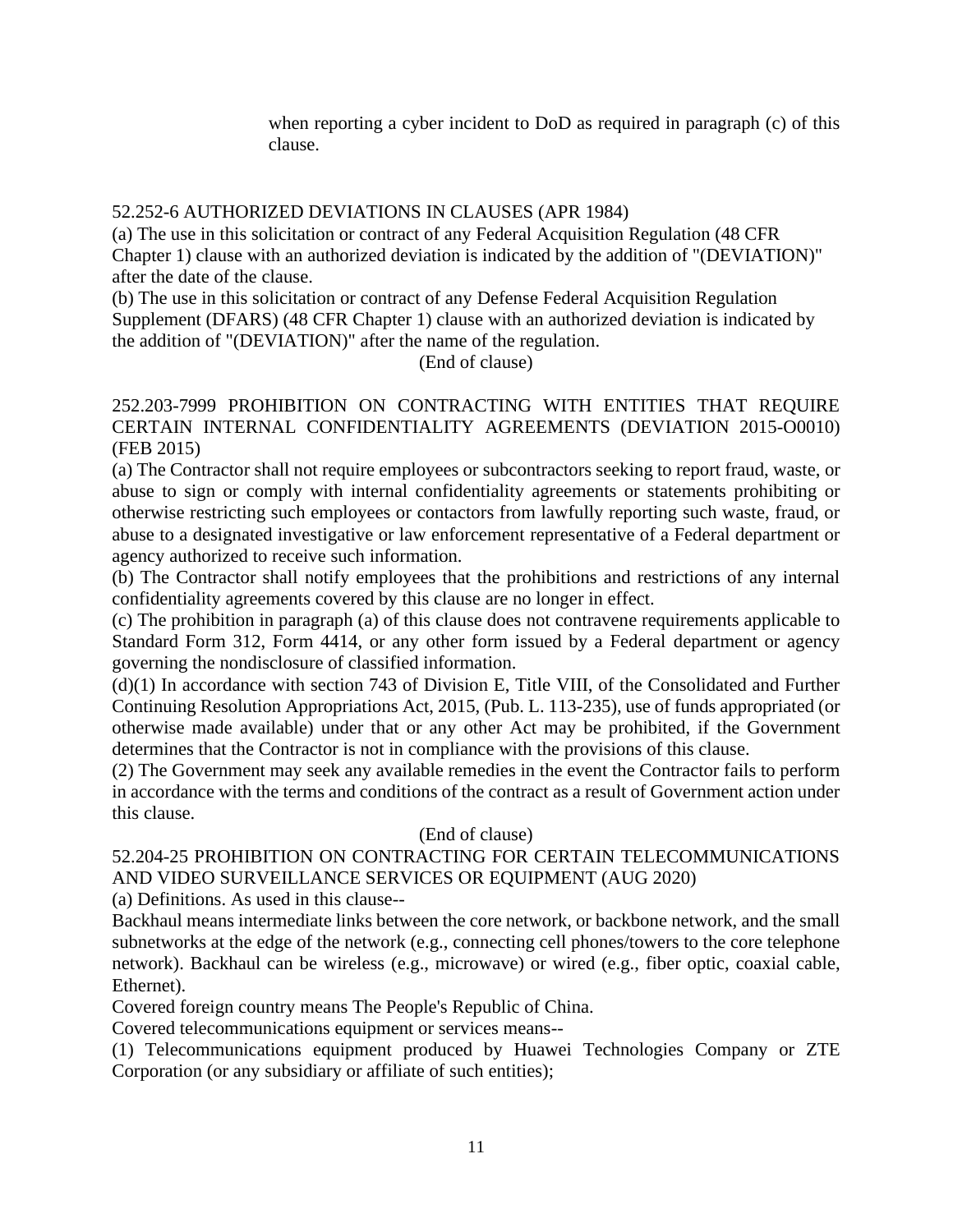(2) For the purpose of public safety, security of Government facilities, physical security surveillance of critical infrastructure, and other national security purposes, video surveillance and telecommunications equipment produced by Hytera Communications Corporation, Hangzhou Hikvision Digital Technology Company, or Dahua Technology Company (or any subsidiary or affiliate of such entities);

(3) Telecommunications or video surveillance services provided by such entities or using such equipment; or

(4) Telecommunications or video surveillance equipment or services produced or provided by an entity that the Secretary of Defense, in consultation with the Director of National Intelligence or the Director of the Federal Bureau of Investigation, reasonably believes to be an entity owned or controlled by, or otherwise connected to, the government of a covered foreign country. Critical technology means--

(1) Defense articles or defense services included on the United States Munitions List set forth in the International Traffic in Arms Regulations under subchapter M of chapter I of title 22, Code of Federal Regulations;

(2) Items included on the Commerce Control List set forth in Supplement No. 1 to part 774 of the Export Administration Regulations under subchapter C of chapter VII of title 15, Code of Federal Regulations, and

controlled--

(i) Pursuant to multilateral regimes, including for reasons relating to national security, chemical and biological weapons proliferation, nuclear nonproliferation, or missile technology; or

(ii) For reasons relating to regional stability or surreptitious listening;

(3) Specially designed and prepared nuclear equipment, parts and components, materials, software, and technology covered by part 810 of title 10, Code of Federal Regulations (relating to assistance to foreign atomic energy activities);

(4) Nuclear facilities, equipment, and material covered by part 110 of title 10, Code of Federal Regulations (relating to export and import of nuclear equipment and material);

(5) Select agents and toxins covered by part 331 of title 7, Code of Federal Regulations, part 121 of title 9 of such Code, or part 73 of title 42 of such Code; or

(6) Emerging and foundational technologies controlled pursuant to section 1758 of the Export Control Reform Act of 2018 (50 U.S.C. 4817).

Interconnection arrangements means arrangements governing the physical connection of two or more networks to allow the use of another's network to hand off traffic where it is ultimately delivered (e.g., connection of a customer of telephone provider A to a customer of telephone company B) or sharing data and other information resources.

Reasonable inquiry means an inquiry designed to uncover any information in the entity's possession about the identity of the producer or provider of covered telecommunications equipment or services used by the entity that excludes the need to include an internal or third-party audit.

Roaming means cellular communications services (e.g., voice, video, data) received from a visited network when unable to connect to the facilities of the home network either because signal coverage is too weak or because traffic is too high.

Substantial or essential component means any component necessary for the proper function or performance of a piece of equipment, system, or service.

(b) Prohibition.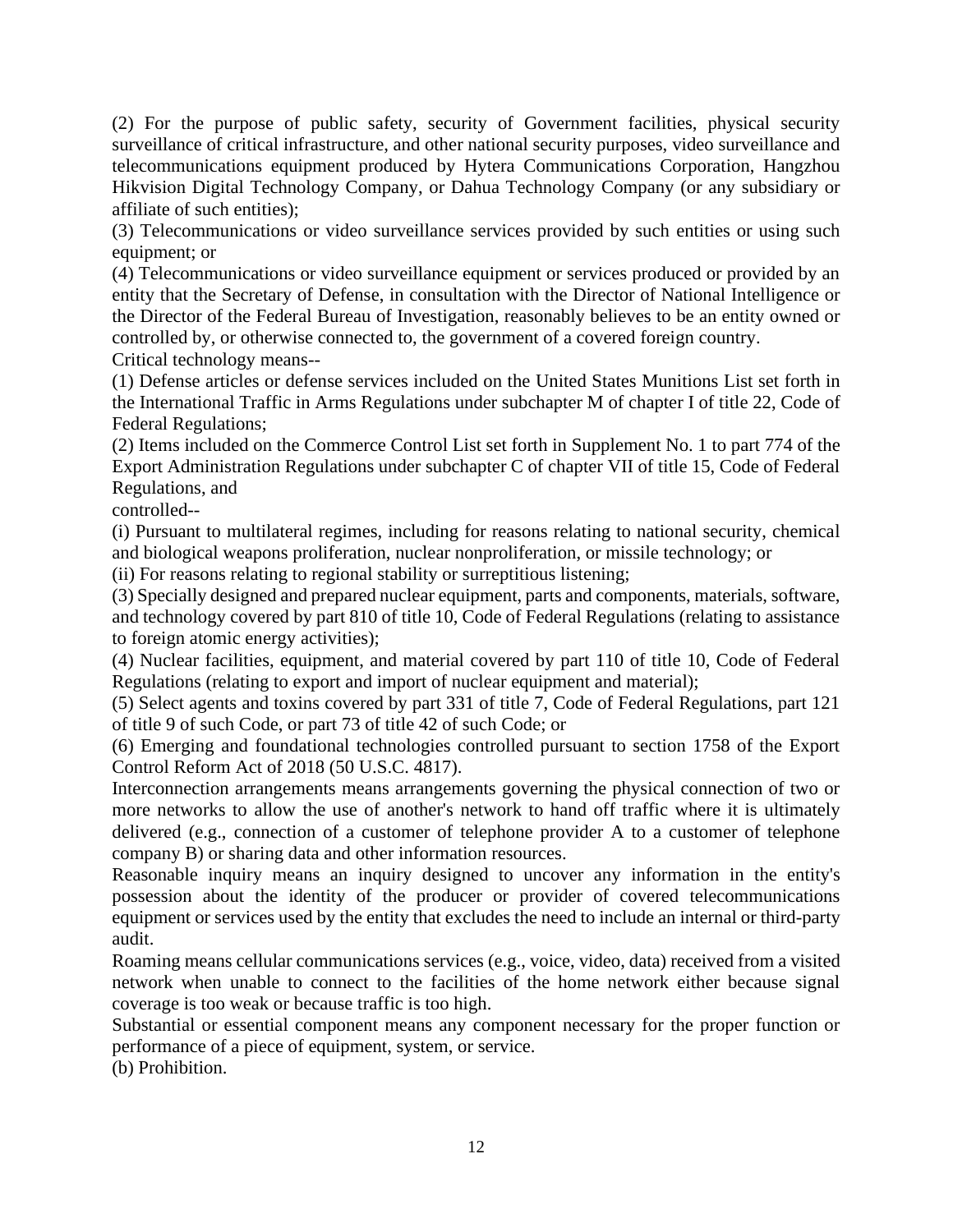(1) Section 889(a)(1)(A) of the John S. McCain National Defense Authorization Act for Fiscal Year 2019 (Pub. L. 115-232) prohibits the head of an executive agency on or after August 13, 2019, from procuring or obtaining, or extending or renewing a contract to procure or obtain, any equipment, system, or service that uses covered telecommunications equipment or services as a substantial or essential component of any system, or as critical technology as part of any system. The Contractor is prohibited from providing to the Government any equipment, system, or service that uses covered telecommunications equipment or services as a substantial or essential component of any system, or as critical technology as part of any system, unless an exception at paragraph (c) of this clause applies or the covered telecommunication equipment or services are covered by a waiver described in FAR 4.2104.

(2) Reserved.

(c) Exceptions. This clause does not prohibit contractors from providing--

(1) A service that connects to the facilities of a third-party, such as backhaul, roaming, or interconnection arrangements; or

(2) Telecommunications equipment that cannot route or redirect user data traffic or permit visibility into any user data or packets that such equipment transmits or otherwise handles. (d) Reporting requirement.

(1) In the event the Contractor identifies covered telecommunications equipment or services used as a substantial or essential component of any system, or as critical technology as part of any system, during contract performance, or the Contractor is notified of such by a subcontractor at any tier or by any other source, the Contractor shall report the information in paragraph (d)(2) of this clause to the Contracting Officer, unless elsewhere in this contract are established procedures for reporting the information; in the case of the Department of Defense, the Contractor shall report to the website at https://dibnet.dod.mil. For indefinite delivery contracts, the Contractor shall report to the Contracting Officer for the indefinite delivery contract and the Contracting Officer(s) for any affected order or, in the case of the Department of Defense, identify both the indefinite delivery contract and any affected orders in the report provided at https://dibnet.dod.mil.

(2) The Contractor shall report the following information pursuant to paragraph  $(d)(1)$  of this clause:

(i) Within one business day from the date of such identification or notification: The contract number; the order number(s), if applicable; supplier name; supplier unique entity identifier (if known); supplier Commercial and Government Entity (CAGE) code (if known); brand; model number (original equipment manufacturer number, manufacturer part number, or wholesaler number); item description; and any readily available information about mitigation actions undertaken or recommended.

(ii) Within 10 business days of submitting the information in paragraph  $(d)(2)(i)$  of this clause: Any further available information about mitigation actions undertaken or recommended. In addition, the Contractor shall describe the efforts it undertook to prevent use or submission of covered telecommunications equipment or services, and any additional efforts that will be incorporated to prevent future use or submission of covered telecommunications equipment or services.

(e) Subcontracts. The Contractor shall insert the substance of this clause, including this paragraph (e) and excluding paragraph (b)(2), in all subcontracts and other contractual instruments, including subcontracts for the acquisition of commercial items.

(End of clause)

252.211-7003 ITEM UNIQUE IDENTIFICATION AND VALUATION (DEC 2013)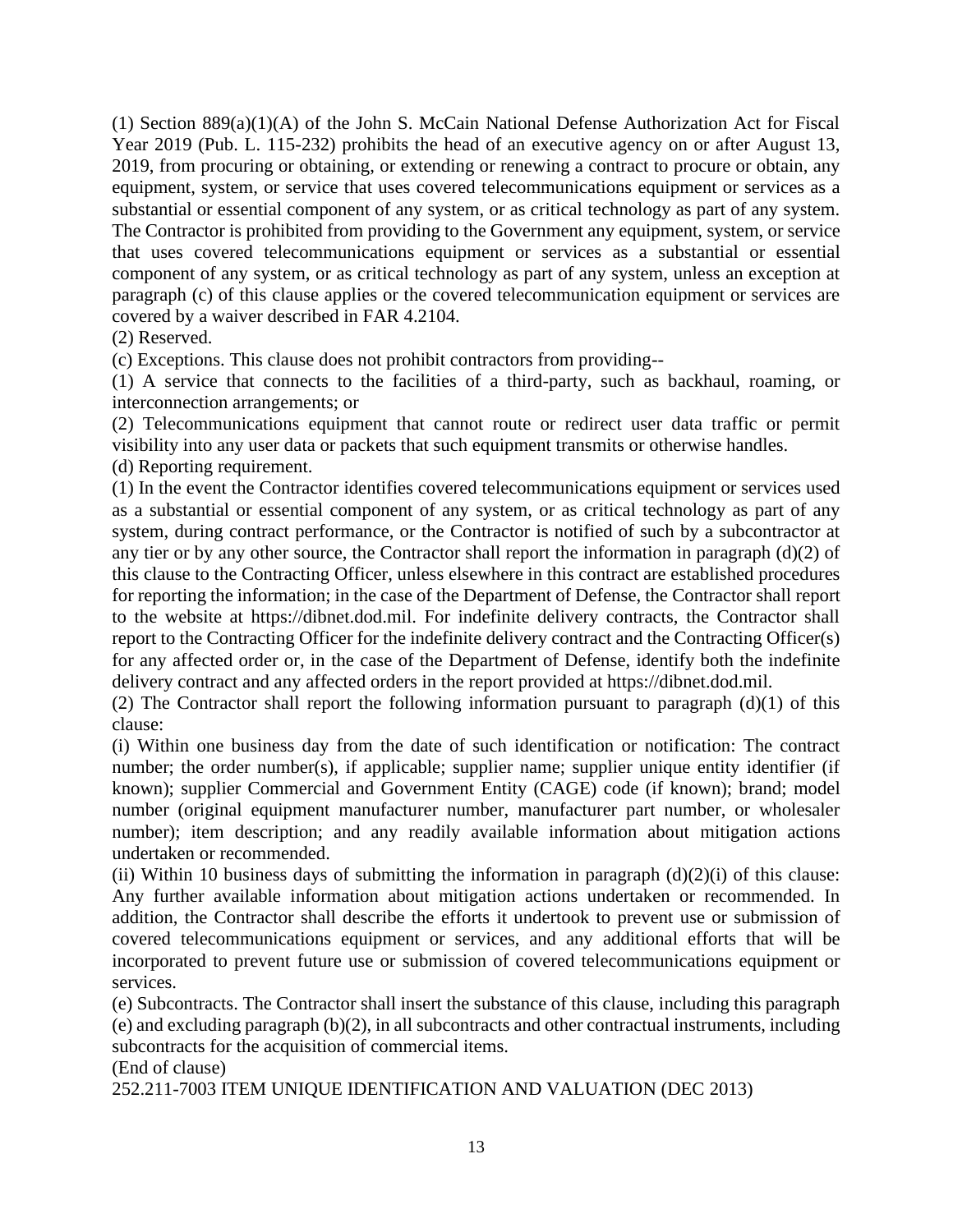(a) Definitions. As used in this clause Automatic identification device means a device, such as a reader or interrogator, used to retrieve data encoded on machine-readable media.

Concatenated unique item identifier means—(1) For items that are serialized within the enterprise identifier, the linking together of the unique identifier data elements in order of the issuing agency code, enterprise identifier, and unique serial number within the enterprise

identifier; or (2) For items that are serialized within the original part, lot, or batch number, the linking together of the unique identifier data elements in order of the issuing agency code; enterprise identifier; original part, lot, or batch number; and serial number within the original part, lot, or batch number.

Data Matrix means a two-dimensional matrix symbology, which is made up of square or, in some cases, round modules arranged within a perimeter finder pattern and uses the Error Checking and Correction 200 (ECC200) specification found within International Standards Organization (ISO)/International Electrotechnical Commission (IEC) 16022. Data qualifier means a specified character (or string of characters) that immediately precedes a data field that defines the general category or intended use of the data that follows. DoD recognized unique identification equivalent means a unique identification method that is in commercial use and has been recognized by DoD. All DoD recognized unique identification equivalents are listed at http://www.acq.osd.mil/dpap/pdi/uid/iuid\_equivalents.html.

DoD item unique identification means a system of marking items delivered to DoD with unique item identifiers that have machine-readable data elements to distinguish an item from all other like and unlike items. For items that are serialized within the enterprise identifier, the unique item identifier shall include the data elements of the enterprise identifier and a unique serial number. For items that are serialized within the part, lot, or batch number within the enterprise identifier, the unique item identifier shall include the data elements of the enterprise identifier; the original part, lot, or batch number; and the serial number.

Enterprise means the entity (e.g., a manufacturer or vendor) responsible for assigning unique item identifiers to items.

Enterprise identifier means a code that is uniquely assigned to an enterprise by an issuing agency. Government's unit acquisition cost means—(1) For fixed-price type line, subline, or exhibit line items, the unit price identified in the contract at the time of delivery; (2) For cost-type or undefinitized line, subline, or exhibit line items, the Contractor's estimated fully burdened unit cost to the Government at the time of delivery; and (3) For items produced under a time-and-materials contract, the Contractor's estimated fully burdened unit cost to the Government at the time of delivery.

Issuing agency means an organization responsible for assigning a globally unique identifier to an enterprise (e.g., Dun & Bradstreet's Data Universal Numbering System (DUNS) Number, GS1 Company Prefix, Allied Committee 135 NATO Commercial and Government Entity (NCAGE)/Commercial and Government Entity (CAGE) Code, or the Coded Representation of the North American Telecommunications Industry Manufacturers, Suppliers, and Related Service Companies (ATIS-0322000) Number), European Health Industry Business Communication Council (EHIBCC) and Health Industry Business Communication Council (HIBCC)), as indicated in the Register of Issuing Agency Codes for ISO/IEC 15459, located at http://www.nen.nl/web/Normen-ontwikkelen/ISOIEC-15459-Issuing-

#### Agency-Codes.htm.

Issuing agency code means a code that designates the registration (or controlling) authority for the enterprise identifier.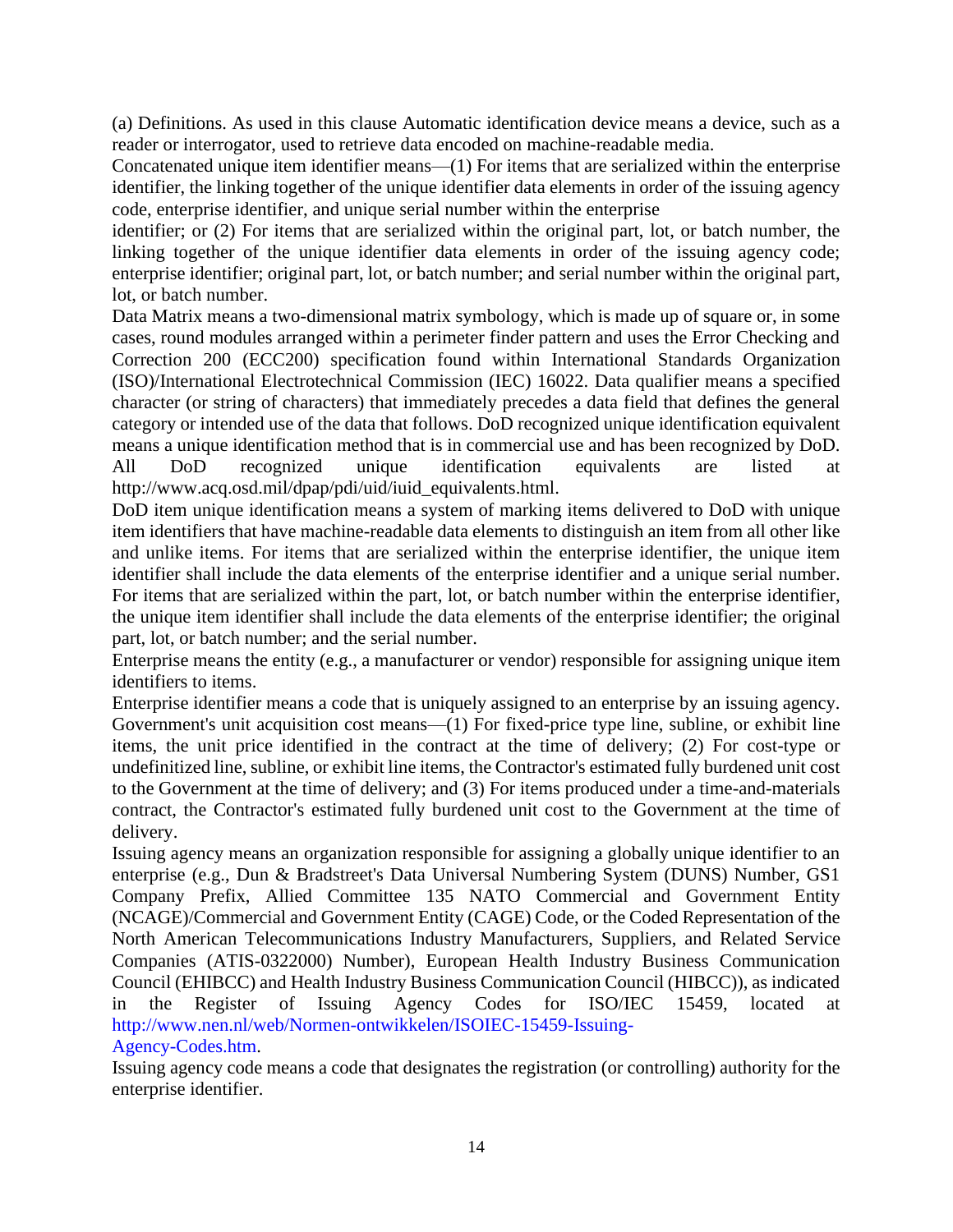Item means a single hardware article or a single unit formed by a grouping of subassemblies, components, or constituent parts.

Lot or batch number means an identifying number assigned by the enterprise to a designated group of items, usually referred to as either a lot or a batch, all of which were manufactured under identical conditions.

Machine-readable means an automatic identification technology media, such as bar codes, contact memory buttons, radio frequency identification, or optical memory cards.

Original part number means a combination of numbers or letters assigned by the enterprise at item creation to a class of items with the same form, fit, function, and interface.

Parent item means the item assembly, intermediate component, or subassembly that has an embedded item with a unique item identifier or DoD recognized unique identification equivalent. Serial number within the enterprise identifier means a combination of numbers, letters, or symbols assigned by the enterprise to an item that provides for the differentiation of that item from any other like and unlike item and is never used again within the enterprise.

Serial number within the part, lot, or batch number means a combination of numbers or letters assigned by the enterprise to an item that provides for the differentiation of that item from any other like item within a part, lot, or batch number assignment.

Serialization within the enterprise identifier means each item produced is assigned a serial number that is unique among all the tangible items produced by the enterprise and is never used again. The enterprise is responsible for ensuring unique serialization within the enterprise identifier.

Serialization within the part, lot, or batch number means each item of a particular part, lot, or batch number is assigned a unique serial number within that part, lot, or batch number assignment. The enterprise is responsible for ensuring unique serialization within the part, lot, or batch number within the enterprise identifier.

Type designation means a combination of letters and numerals assigned by the Government to a major end item, assembly or subassembly, as appropriate, to provide a convenient means of differentiating between items having the same basic name and to indicate modifications and changes thereto.

Unique item identifier means a set of data elements marked on items that is globally unique and unambiguous. The term includes a concatenated unique item identifier or a DoD recognized unique identification equivalent.

Unique item identifier type means a designator to indicate which method of uniquely identifying a part has been used. The current list of accepted unique item identifier types is maintained at http://www.acq.osd.mil/dpap/pdi/uid/uii\_types.html.

(b) The Contractor shall deliver all items under a contract line, subline, or exhibit line item.

(c) Unique item identifier. (1) The Contractor shall provide a unique item identifier for the following:

(i) Delivered items for which the Government's unit acquisition cost is \$5,000 or more, except for the following line items:

------------------------------------------------------------------------ Contract line, subline, or exhibit line item No. Item description ------------------------------------------------------------------------

------------------------------------------------------------------------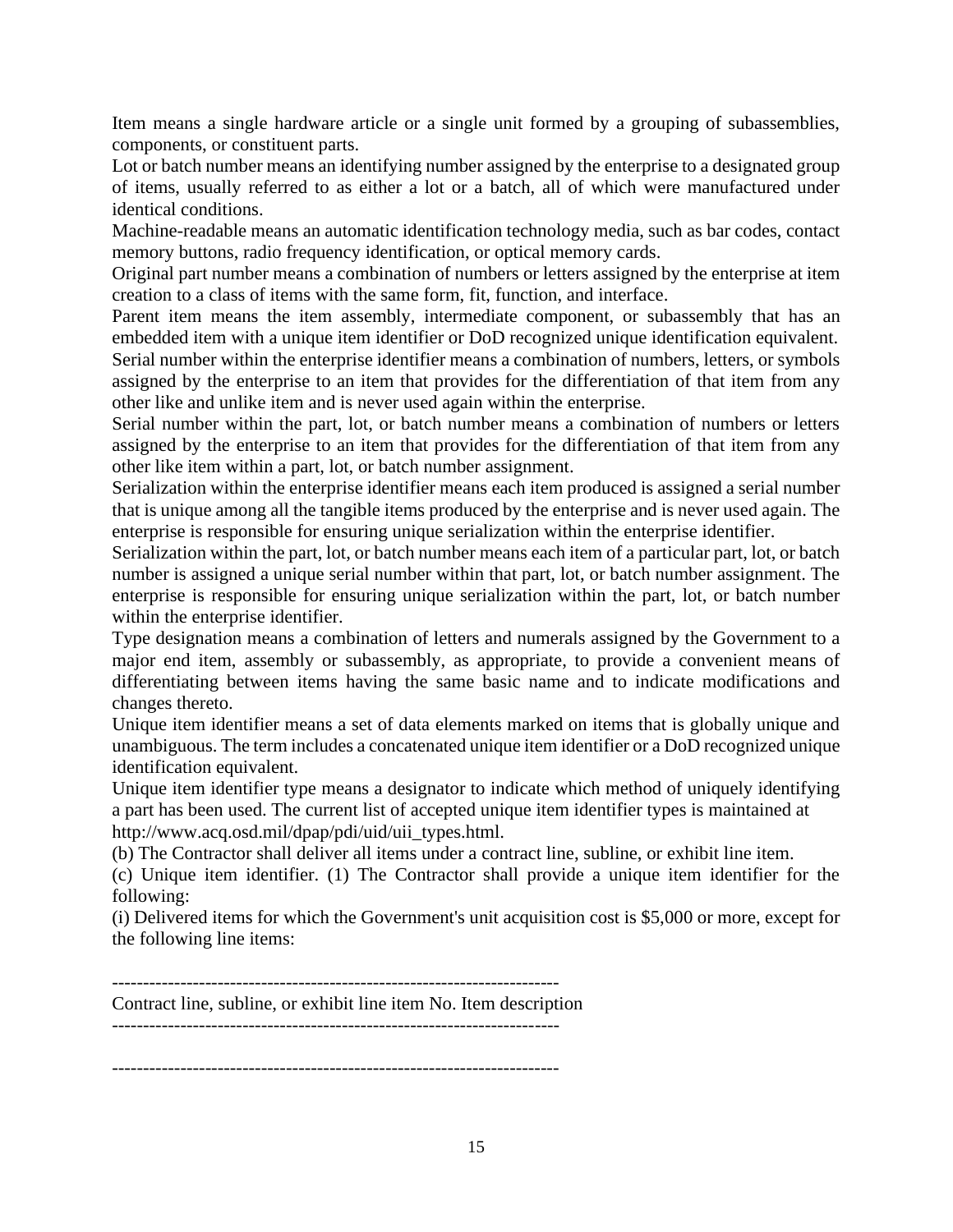(ii) Items for which the Government's unit acquisition cost is less than \$5,000 that are identified in the Schedule or the following table:

------------------------------------------------------------------------

Contract line, subline, or exhibit line item No. Item description

------------------------------------------------------------------------

------------------------------------------------------------------------

(If items are identified in the Schedule, insert ``See Schedule'' in this table.)

(iii) Subassemblies, components, and parts embedded within delivered items, items with warranty requirements,

DoD serially managed reparables and DoD serially managed nonreparables as specified in Attachment Number ----.

(iv) Any item of special tooling or special test equipment as defined in FAR 2.101 that have been designated for preservation and storage for a Major Defense Acquisition Program as specified in Attachment Number ----.

(v) Any item not included in paragraphs  $(c)(1)(i)$ ,  $(ii)$ ,  $(iii)$ , or

(iv) of this clause for which the contractor creates and marks a unique item identifier for traceability.

(2) The unique item identifier assignment and its component data element combination shall not be duplicated on any other item marked or registered in the DoD Item Unique Identification Registry by the contractor.

(3) The unique item identifier component data elements shall be marked on an item using two dimensional data matrix symbology that complies with ISO/IEC International Standard 16022, Information technology--International symbology specification--Data matrix; ECC200 data matrix specification.

(4) Data syntax and semantics of unique item identifiers. The Contractor shall ensure that--

(i) The data elements (except issuing agency code) of the unique item identifier are encoded within the data matrix symbol that is marked on the item using one of the following three types of data qualifiers, as determined by the Contractor: (A) Application Identifiers (AIs) (Format Indicator 05 of ISO/IEC International Standard 15434), in accordance with ISO/IEC International Standard 15418, Information Technology--EAN/UCC Application Identifiers and Fact Data Identifiers and Maintenance and ANSI MH 10.8.2 Data Identifier and Application Identifier Standard.

(B) Data Identifiers (DIs) (Format Indicator 06 of ISO/IEC International Standard 15434), in accordance with ISO/IEC International Standard 15418, Information Technology--EAN/UCC Application Identifiers and Fact Data Identifiers and Maintenance and ANSI MH 10.8.2 Data Identifier and Application Identifier Standard.

(C) Text Element Identifiers (TEIs) (Format Indicator 12 of ISO/IEC International Standard 15434), in accordance

with the Air Transport Association Common Support Data Dictionary; and

(ii) The encoded data elements of the unique item identifier conform to the transfer structure, syntax, and coding of messages and data formats specified for Format Indicators 05, 06, and 12 in ISO/IEC International Standard 15434, Information Technology-Transfer Syntax for High Capacity Automatic Data Capture Media.

(5) Unique item identifier.

(i) The Contractor shall--

(A) Determine whether to--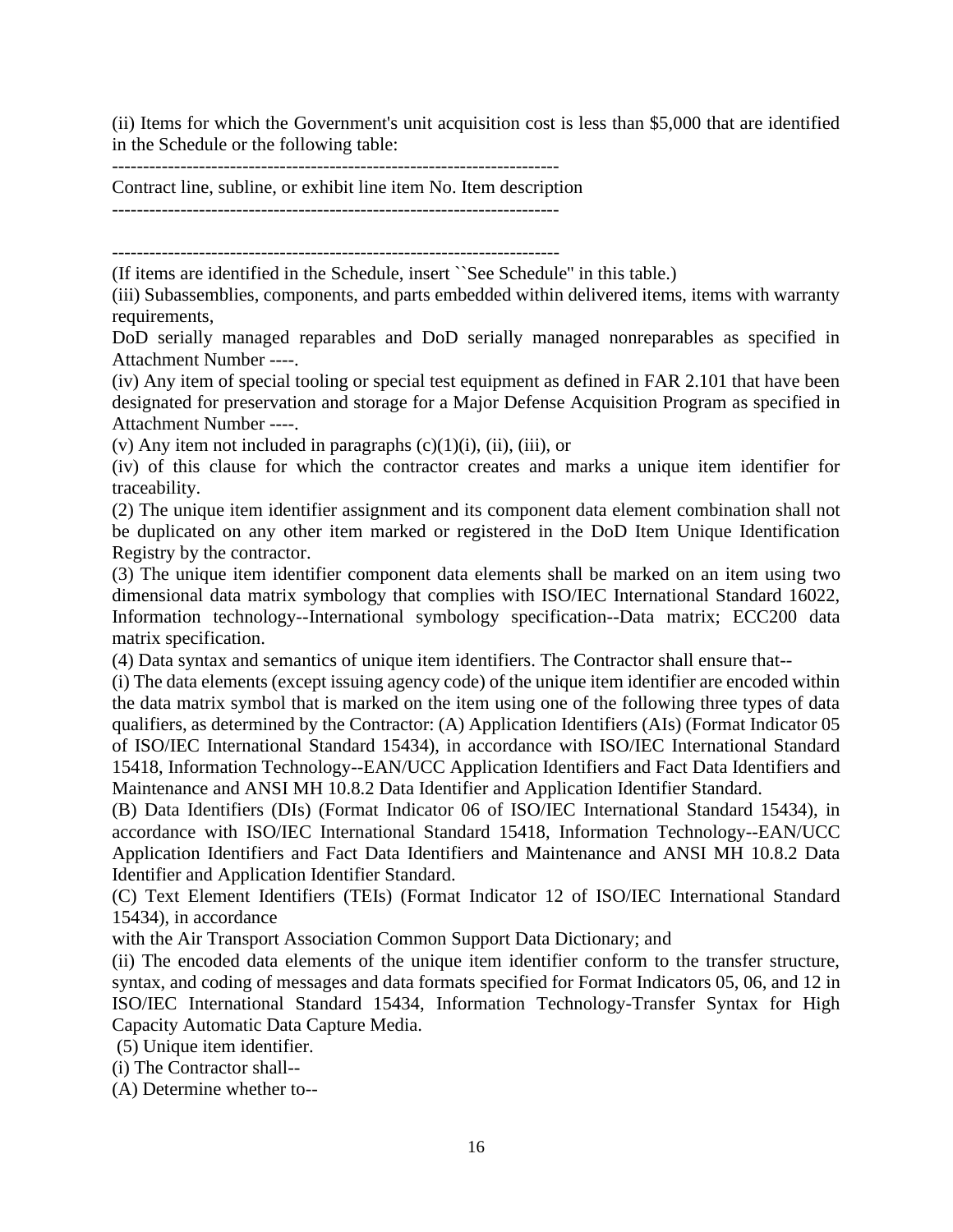(1) Serialize within the enterprise identifier; N/A

(2) Serialize within the part, lot, or batch number; or

(3) Use a DoD recognized unique identification equivalent (e.g. Vehicle Identification Number); and

(B) Place the data elements of the unique item identifier (enterprise identifier; serial number; DoD recognized unique identification equivalent; and for serialization within the part, lot, or batch number only: Original part, lot, or batch number) on items requiring marking by paragraph (c)(1) of this clause, based on the criteria provided in MIL-STD-130, Identification Marking of U.S. Military Property, latest version;

(C) Label shipments, storage containers and packages that contain uniquely identified items in accordance with the requirements of MIL-STD-129, Military Marking for Shipment and Storage, latest version; and

(D) Verify that the marks on items and labels on shipments, storage containers, and packages are machine readable and conform to the applicable standards. The contractor shall use an automatic identification technology device for this verification that has been programmed to the requirements of Appendix A, MIL-STD-130, latest version.

(ii) The issuing agency code--

(A) Shall not be placed on the item; and

(B) Shall be derived from the data qualifier for the enterprise identifier.

(d) For each item that requires item unique identification under paragraph  $(c)(1)(i)$ , (ii), or (iv) of this clause or when item unique identification is provided under paragraph  $(c)(1)(v)$ , in addition to the information provided as part of the Material Inspection and Receiving Report specified elsewhere in this contract, the Contractor shall report

at the time of delivery, as part of the Material Inspection and Receiving Report, the following information:

(1) Unique item identifier.

(2) Unique item identifier type.

(3) Issuing agency code (if concatenated unique item identifier is used).

(4) Enterprise identifier (if concatenated unique item identifier is used).

(5) Original part number (if there is serialization within the original part number).

(6) Lot or batch number (if there is serialization within the lot or batch number).

(7) Current part number (optional and only if not the same as the original part number).

(8) Current part number effective date (optional and only if current part number is used).

W91260-15-D-0003

Page 62 of 65

(9) Serial number (if concatenated unique item identifier is used).

(10) Government's unit acquisition cost.

(11) Unit of measure.

(e) For embedded subassemblies, components, and parts that require DoD unique item identification under paragraph (c)(1)(iii) of this clause, the Contractor shall report as part of, or associated with, the Material Inspection and Receiving Report specified elsewhere in this contract, the following information:

(1) Unique item identifier of the parent item under paragraph (c)(1) of this clause that contains the embedded subassembly, component, or part.

(2) Unique item identifier of the embedded subassembly, component, or part.

(3) Unique item identifier type.\*\*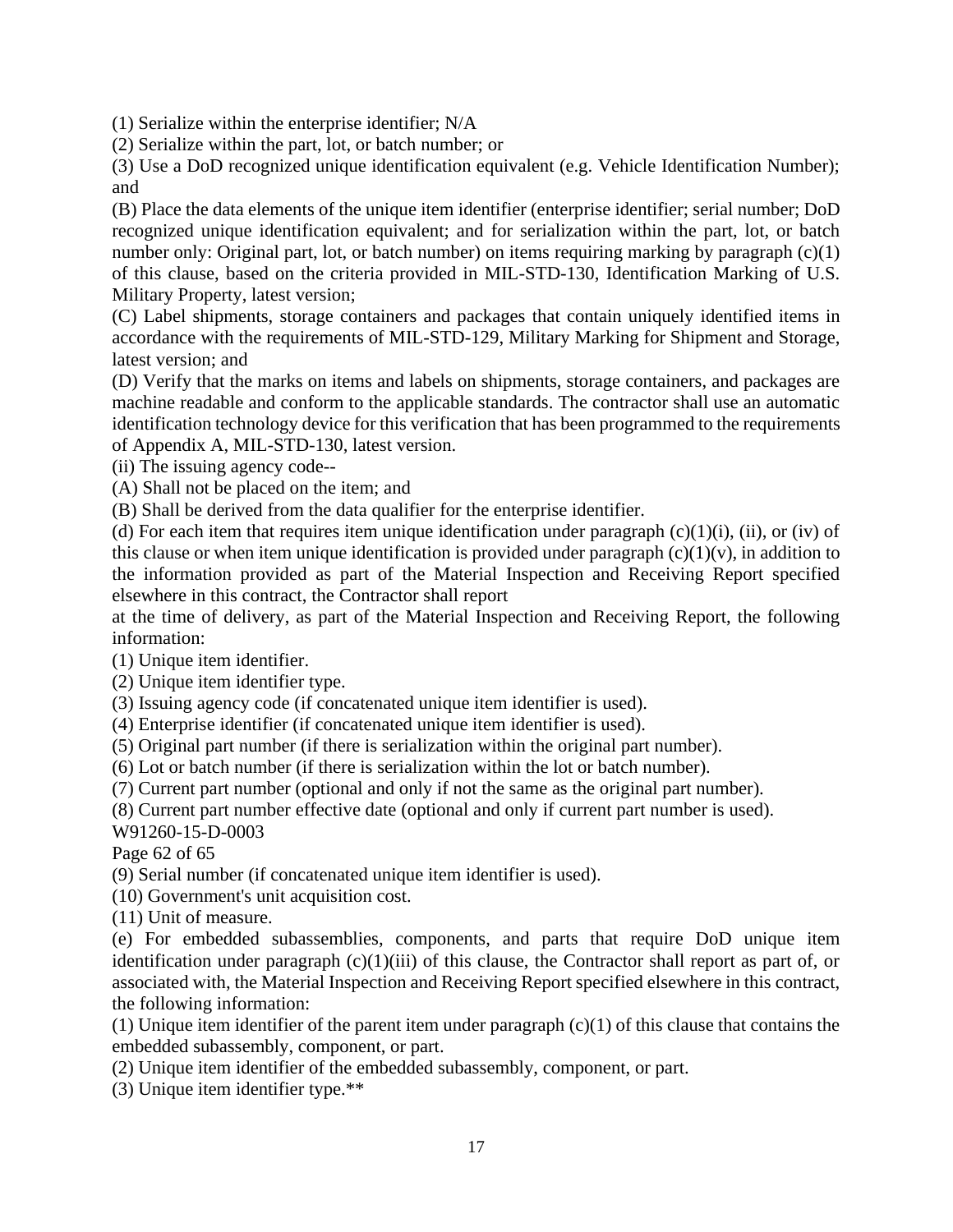(4) Issuing agency code (if concatenated unique item identifier is used).\*\*

(5) Enterprise identifier (if concatenated unique item identifier is used).\*\*

(6) Original part number (if there is serialization within the original part number).\*\*

(7) Lot or batch number (if there is serialization within the lot or batch number).\*\*

(8) Current part number (optional and only if not the same as the original part number).\*\*

(9) Current part number effective date (optional and only if current part number is used).\*\*

(10) Serial number (if concatenated unique item identifier is used).\*\*

(11) Description.

(12) Type designation of the item as specified in the contract schedule, if any.

(13) Whether the item is an item of Special Tooling or Special Test Equipment.

(14) Whether the item is covered by a warranty.

\*\* Once per item.

(e) For embedded subassemblies, components, and parts that require DoD item unique identification under paragraph  $(c)(1)(iii)$  of this clause or when item unique identification is provided under paragraph  $(c)(1)(v)$ , the Contractor shall report as part of the Material Inspection and Receiving Report specified elsewhere in this contract, the following information:

(f) The Contractor shall submit the information required by paragraphs (d) and (e) of this clause as follows:

(1) End items shall be reported using the receiving report capability in Wide Area WorkFlow (WAWF) in accordance with the clause at 252.232-7003. If WAWF is not required by this contract, and the contractor is not using WAWF, follow the procedures at http://dodprocurementtoolbox.com/site/uidregistry/.

(2) Embedded items shall be reported by one of the following methods

(i) Use of the embedded items capability in WAWF;

(ii) Direct data submission to the IUID Registry following the procedures and formats at http://dodprocurementtoolbox.com/site/uidregistry/; or

(iii) Via WAWF as a deliverable attachment for exhibit line item number (fill in) ----, Unique Item Identifier Report for Embedded Items, Contract Data Requirements List, DD Form 1423.

(g) Subcontracts. If the Contractor acquires by contract any items for which item unique identification is required in accordance with paragraph (c)(1) of this clause, the Contractor shall include this clause, including this paragraph (g), in the applicable subcontract(s), including subcontracts for commercial items.

#### (End of clause)

252.237-7023 CONTINUATION OF ESSENTIAL CONTRACTOR SERVICES (OCT 2010)

(a) Definitions. As used in this clause-

(1) Essential contractor service means a service provided by a firm or individual under contract to DoD to support mission-essential functions, such as support of vital systems, including ships owned, leased, or operated in support of military missions or roles at sea; associated support activities, including installation,

garrison, and base support services; and similar services provided to foreign military sales customers under the Security Assistance Program. Services are essential if the effectiveness of defense systems or operations has the potential to be seriously impaired by the interruption of these services, as determined by the appropriate functional commander or civilian equivalent.

(2) Mission-essential functions means those organizational activities that must be performed under all circumstances to achieve DoD component missions or responsibilities, as determined by the appropriate functional commander or civilian equivalent. Failure to perform or sustain these